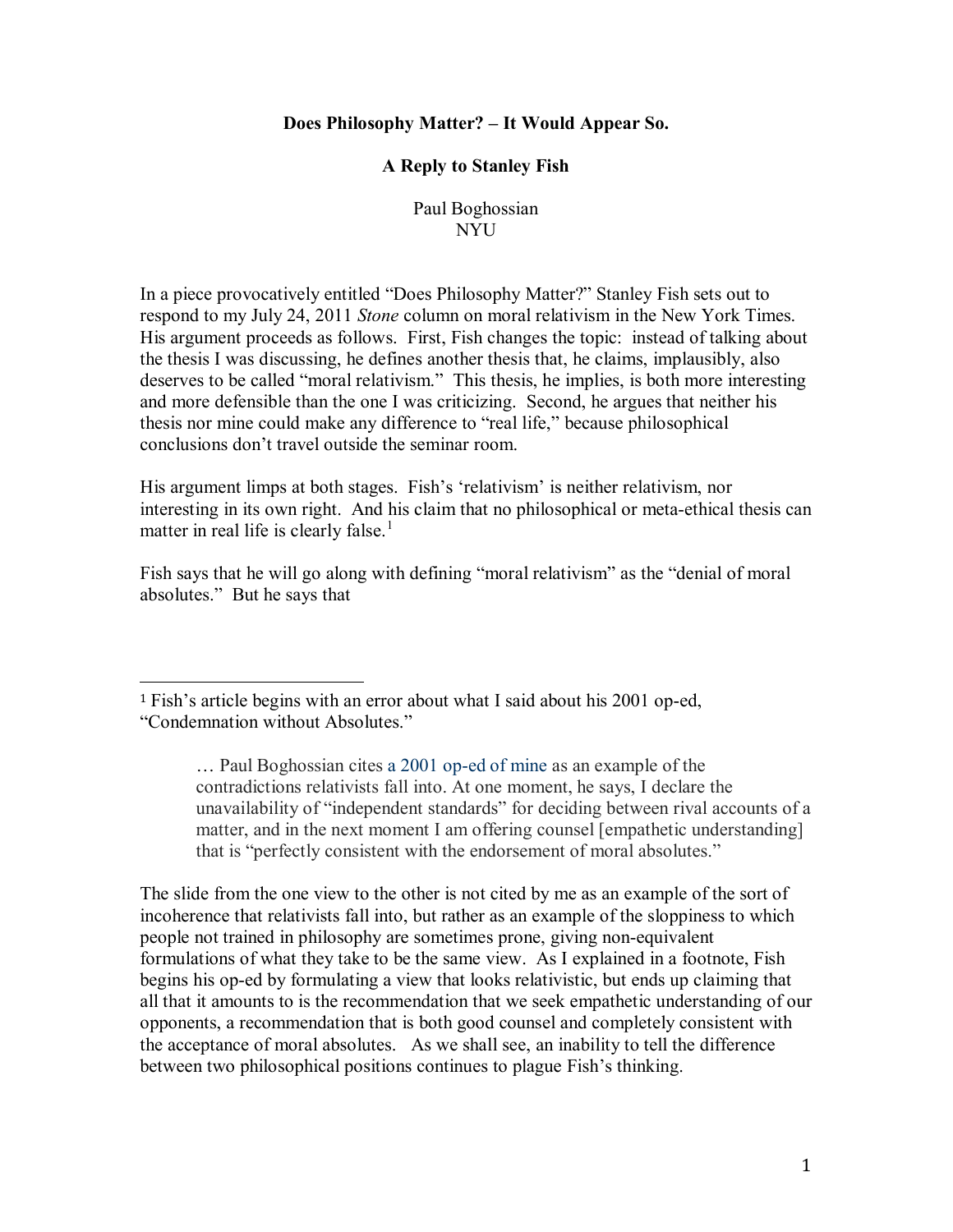the definition is insufficiently nuanced because there are (at least) two ways of denying moral absolutes. You can say "I don't believe there are any" or you can say "I believe there are moral absolutes but (a) there are too many candidates for membership in that category and (b) there is no device, mechanical test, algorithm or knock-down argument for determining which candidates are the true ones."

The person (and I am one) who takes this second position denies nothing except the possibility (short of force and torture and they don't count) of securing universal assent. You might say that he or she is a moral absolutist but an epistemological relativist – someone who doesn't think there is a trump-card that, when played, will bring your interlocutor over to your side, but does that think that there are any number of cards…that might, in particular circumstances and given the history and interests of those in the conversation, produce a change of mind.

It is odd for Fish to think that one way for a person to "deny moral absolutes" is for him to affirm a sentence that begins with: "I believe there are moral absolutes…" Furthermore, to say, "I believe there are moral absolutes, but no mechanical or infallible ways of determining what they are," could *at best* be called a form of moral *skepticism*  not moral *relativism*. It's a view about our capacity to *know* what the absolute moral facts are, not a view about their very existence. But it is the existence of such facts that relativists are concerned to deny.

Indeed, Fish's thesis couldn't even be considered a good formulation of moral *skepticism,* since skepticism requires doubting that moral knowledge is achievable. But it is consistent with claiming that moral knowledge *is* achievable to maintain that it can't be achieved mechanically, algorithmically or with the sort of demonstrative force that is guaranteed to persuade all of one's opponents. (Compare: it is consistent with thinking that knowledge of evolution is achievable to maintain that it can't be achieved mechanically, algorithmically or with the sort of demonstrative force that is guaranteed to persuade all creationists.)

What Fish is calling "moral relativism," then, is the claim that, while there are moral absolutes, and while we can know what they are, we cannot claim to know what they are in some mechanical or algorithmic way; nor can we claim that our knowledge is so indubitable that it can be counted upon to sway all of one's opponents.

Two things I hope are clear. First, this could not possibly be the thesis that animates most relativists, and which I was concerned to discuss. That thesis is motivated by the reflection that it is mysterious how absolute facts about morality could be built into the impersonal fabric of the universe. That mystery would clearly still be with us even if we were relativists in Fish's sense.

Second, Fish's brand of "moral relativism" is an extremely bland thesis that no one would want to deny. As we can see from the ongoing dispute between evolutionists and creationists, trump cards that can settle disputes decisively don't exist in the natural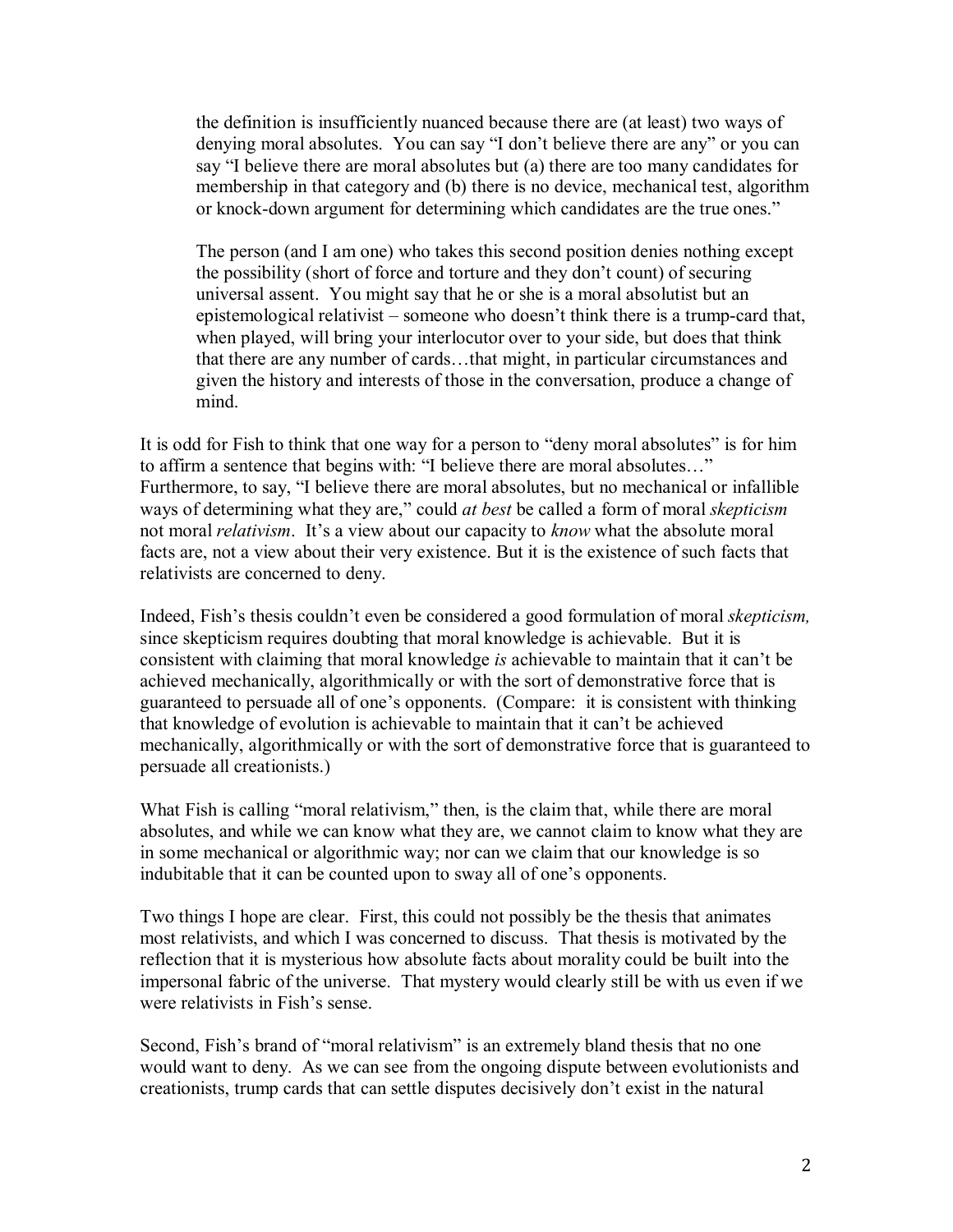sciences. Indeed, given the long history of controversy about the axioms of mathematics and set theory, and the inference rules of logic, such trump cards don't exist *even* in the mathematical or logical sciences. Who, then, could reasonably expect them in the realm of morality? (And no, I wouldn't call this bland view "epistemological relativism." A much more interesting view goes by that name.)

Having argued that this bland thesis is all he means to defend by calling himself a moral relativist, Fish proceeds to claim that whether one is a relativist in this sense can make no difference to "real life." And he claims this because he subscribes to the very *general* view that *no* philosophical conclusion travels outside the seminar room:

philosophy is not the name of, or the site of thought, generally; it is a special insular form of thought and its propositions have weight and value only in the precincts of its game.

In short, the conclusions reached in philosophical disquisitons do not travel….The fact that you might give one set of answers rather than another to standard philosophical questions will say nothing about how you will behave when something other than a point of philosophy is in dispute.

To think otherwise, says Fish, is to commit "the theory mistake, the mistake of thinking that your philosophical convictions (if you have them; most people don't) translate directly or even indirectly into the way you will act when you are not in a seminar." And he says that I "veer towards" making that mistake when I remark that someone who gives up on absolute moral facts will produce a world "without any normative vocabulary."

What Fish is alluding to here is my claim that there is an entailment from "there are only relative facts about morality" to "there is nothing for moral vocabulary to be about." He doesn't dispute the validity of the entailment. He thinks that if one made that claim in a philosophy seminar room it would be correct. But he says it doesn't follow that an ordinary person will behave nihilistically – that is, eschew all use of normative vocabulary – just because he believes that entailment to hold in the seminar room. (Note that, at this point, Fish must have decided to go along with *my* definition of moral relativism rather than his, because there is clearly no entailment from "there is no algorithmic trump card in morality" to "there is nothing for normative vocabulary to be about.")

Now, I hope it's clear that neither Fish nor I are in the business of making empirical claims about what people will *actually* do. Prediction of actual behavior is a matter best left to sociologists and psychologists.

When I say that there is an entailment from relativism to nihilism, I'm not making a claim about what someone who is a relativist *will* believe or do. I am only making a claim about what it would be *consistent* for him to believe or do. I am claiming that it would be inconsistent for someone to continue to make moral evaluations, if he also maintains that they can only be valid relative to particular moral codes.